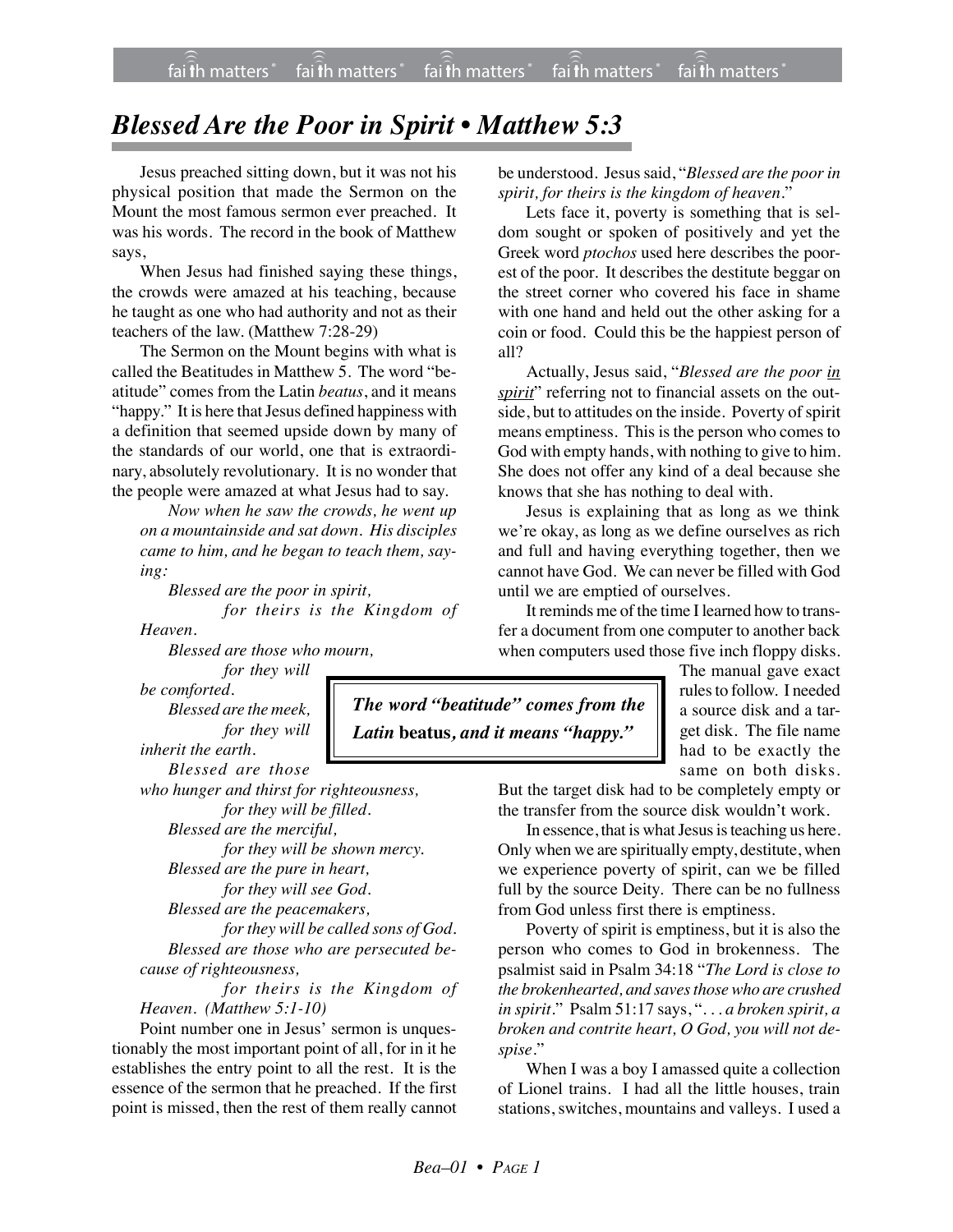lot of my allowance and gift money to accumulate what I considered to be a wonderful collection. Of course, as a child, I did not know that far away in my distant adulthood Lionel trains would become extremely valuable collectors items; nor did I know that while I was away at college my mother would give away all of my Lionel trains to some other kid. I tried not to have a bad attitude toward my mother about it but she knew how I felt.

Years later to atone for what she had done, she gave me a starter Lionel train set for Christmas. I started playing with it and discovered a rattle in the steam locomotive. Like any good engineer I wanted fix it, but instead I broke it. I took it all apart, trying to remember the order of the parts so that I could put it back together again. And I still remember a sickening feeling when I recognized I had no idea how to put that thing back together again. I just didn't know where to begin. So I did the heroic thing and put all the parts in a grocery bag and left it in the laundry room for the next couple of years. I simply could not bring myself to face a repairman in a hobby shop with nothing but a bag full of parts. Fortunately, I'm married to a courageous woman, and one day she took all the parts in the grocery bag to the hobby shop and paid a repairman to reassemble it.

It was finally fixed, but I couldn't have fixed it. The person who is "*poor in spirit*" admits to brokenness. He comes to God with all the parts of his broken life in a grocery bag and says, "God, I don't know where to begin. There was a point when I thought I could put all the pieces back together and make it work, but I can't. I don't know where to start. And, God, if you can't fix it, my life can never be repaired." Brokenness.

Poverty of spirit is emptiness and brokenness and humility. Jesus gave a powerful illustration of humility that is recorded in Luke 18:10-14. It was specifically spoken as a parable to some who were confident of their own righteousness and looked down on everybody else.

*Two men went up to the temple to pray, one a Pharisee and the other a tax collector. The Pharisee stood up and prayed about himself: "God, I thank you that I am not like other men — robbers, evildoers, adulterers — or even like this tax collector. I fast twice a week and give a tenth of all I get.*

*But the tax collector stood at a distance.*

*He would not even look up to heaven, but beat his breast and said, "God, have mercy on me, a sinner.*

Then Jesus summed it up and said, "I tell you that this man, rather than the other, went home justified before God. For everyone who exalts himself will be humbled, and he who humbles himself will be exalted."

It was St. Augustine who, in his confessions, admitted that pride and pride alone was his barrier to becoming a Christian. Pride is an enormous barrier for most of us. We want to be able to say, "I've got it together, I'm O.K.". We go to great lengths to make the outside look the way we would like to be on the inside. Pride can be an impenetrable barrier between God and us. We want to be good, and so we say that we are and are reluctant to admit otherwise.

The Bible says in Proverbs 16:5, "*The Lord detests all the proud of heart*." God himself is quoted in Isaiah 66:2, "*This is the one I esteem: he who is humble and contrite in spirit, and trembles at my word.*" In other words, to be a Christian, to become a citizen of heaven, we must admit that we are sinners and that we can do nothing to save ourselves. We are empty and we are broken. That is a humbling thing to say — that is poverty of spirit.

Jesus said, "*Blessed are the poor in spirit*." The Greek word for blessed is the word *makarios*. It is often translated "happy." In fact, you may have a version of the Bible that, for each one of the beatitudes, starts out "happy" is this person or that person, the peacemaker, or the meek. The ancient Greek poets used *makarios* to describe the bliss of the mythical Greek gods who didn't have to be bothered with all of the circumstances and problems of mortals. They didn't have to worry about getting sickness, dying, unpaid bills or getting old.

But there was more to it than happiness. *Makarios* means "the fullness of God," so when Jesus said, "*Blessed are the poor in spirit*," he was saying that they are the ones who experience the fullness of God, the awareness that God is in charge of everything and everything is O.K. It's a fullness of heart and of life that is indescribable outside of the Christian experience.

After the last Christmas Eve service some years ago, our family got into the family vehicle and left directly to drive through to South Florida. As we left, I was concerned that the fast food restaurants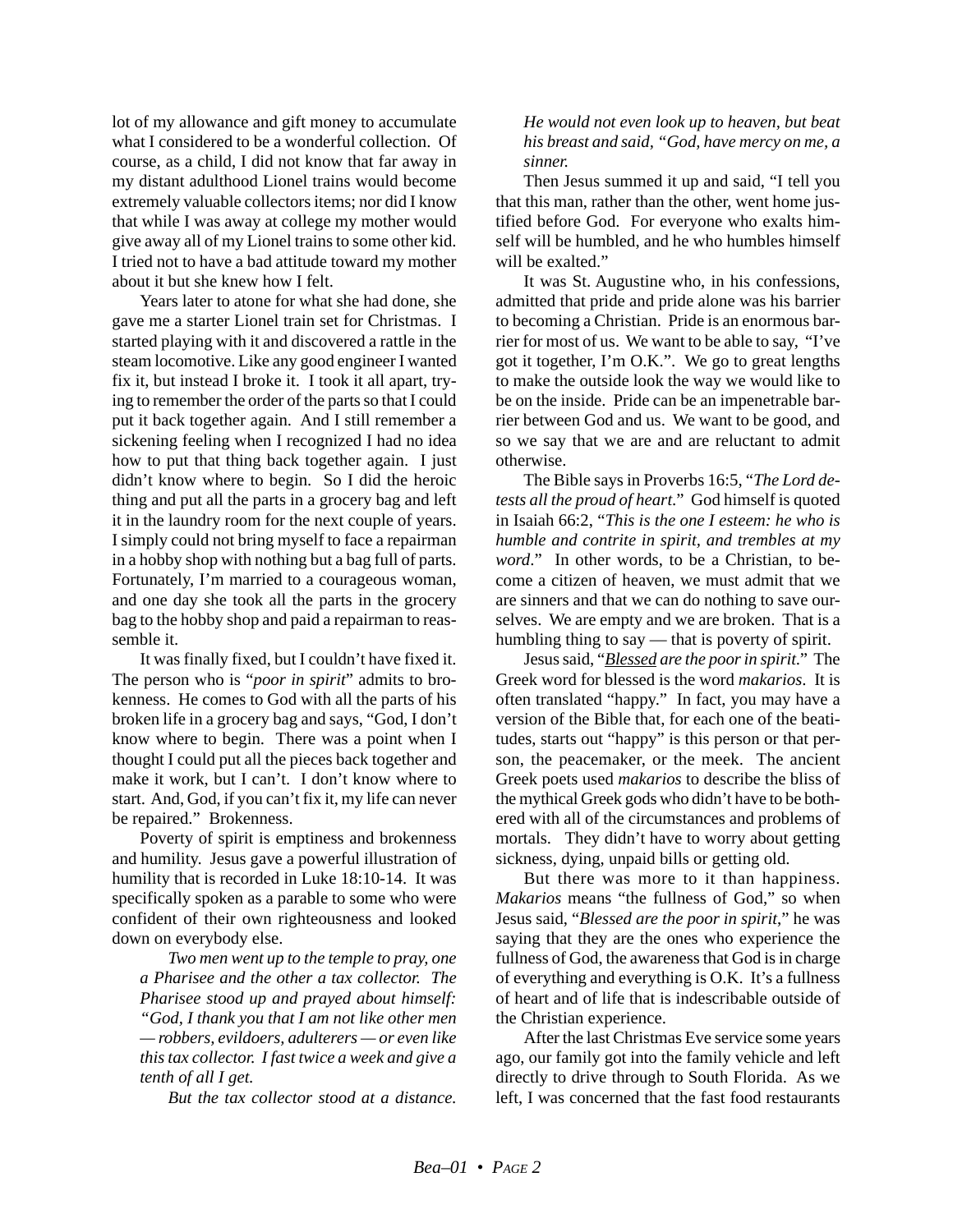and the gas stations wouldn't be open on Christmas Eve and we had two problems: empty gas tank and empty stomachs. It was with a certain level of anxiety that I noticed that all of the golden arches were turned off and all the gas stations were empty. And so it was with great delight somewhere east of Hudson, Wisconsin on Interstate 94 that we found a truck stop that was open. We went in and filled up. You eat differently when you think this may the last meal that you're going to have between Wisconsin and South Florida! We got back into the car and onto the Interstate, with a good feeling of fullness.

Yet what Jesus is talking about here is a fullness that is infinitely beyond that. He is talking about the fullness of God. That's what it means to be blessed. That's what *makarios is* all about. Not to be filled with gasoline in the tank and food in the stomach, but to have your life filled up with God himself. It is the reality of well being which transcends circumstances because of the indescribable fullness of God himself.

In addition to fullness, *makarios* means "joy." Most of our concept of happiness is one that relates to superficial circumstances. And superficial happiness is often not possible because of ill-

ness, divorce, worries about recession and all of our emotional baggage. But the blessing of God is a joy that is deep down inside that says that God is in charge and that everything is good because of him. Proverbs 10:28 says, "*The prospect of the righteous is joy.*" Joy is the deep-seated conviction of good because we know that God is good and God is in charge.

On several occasions at military bases in Europe I talked to soldiers about the interesting experience they have described of watching a Super Bowl or the final game of the World Series by delayed telecast after the game is already over. Some of them try to not find out the score or whether their team won, but that means you can't look at a newspaper, listen to a radio or listen to the conversation around you. Often it is impossible to avoid knowing the outcome. But you watch the game anyway and you discover a difference in attitude when you know who's going to win. If you know your team is going to win, then no matter how bad the score or how unfair the call, you have prevailing joy — a joy that goes beyond the difficulties that are out on the turf.

That's the Christian joy that comes with the blessing of God. It is not that we don't have tumbles, fumbles, pains and problems playing the game of life, but we have the assurance that God's team will win and as Christians we are on that team! It is joy.

The blessing of God is fullness, joy and exaltation. "Blessing" also means "exaltation" — that God will not only fill our emptiness and heal our brokenness, but that he will also lift high those who are humble. Jesus told the proud Pharisee and the despairing tax collector that those who think they are great, who are so proud, will be humbled. But those who are humble, who are poor in spirit, they will be exalted.

Peter taught the same thing in 1 Peter 5:6 when he said, "*Humble yourselves, therefore, under God's mighty hand, that he may lift you up in due time*." God's blessing guarantees that through Jesus Christ every once-empty Christian will someday be hon-

*…we have the assurance that God's team will win and as Christians we are on that team!*

ored in heaven – lifted up and exalted. We will share in the glory and the grandeur of God. We will be given extraordinary exaltation beyond anything that we ever could have imag-

ined – not because we are great, but because he is great.

Jesus said, "*Blessed are the poor in spirit, for theirs is the kingdom of heaven*." What makes a kingdom a kingdom is a king. The primary definition of the kingdom of heaven is the reign of Jesus Christ. Those who are poor in spirit, who are Christians, who are blessed — are those whose lives are ruled by Jesus Christ as king. It is those who sincerely pray and say, "Thy will be done on earth (in my life), as it is done in heaven," who really mean it when they say, "Thine is the kingdom, and the power, and the glory, forever." Those who, by contrast, are not poor in spirit seek to be the monarchs of their own lives. It is the poor in spirit who gladly renounce any crown at all in favor of Christ's reign.

As Christians, we recognize that our citizenship is in heaven, regardless of what our passport or birth certificate may say. As an American I can live in another country yet still be an American citizen. In fact, there are hundreds of thousands of Americans living around the world. They are still